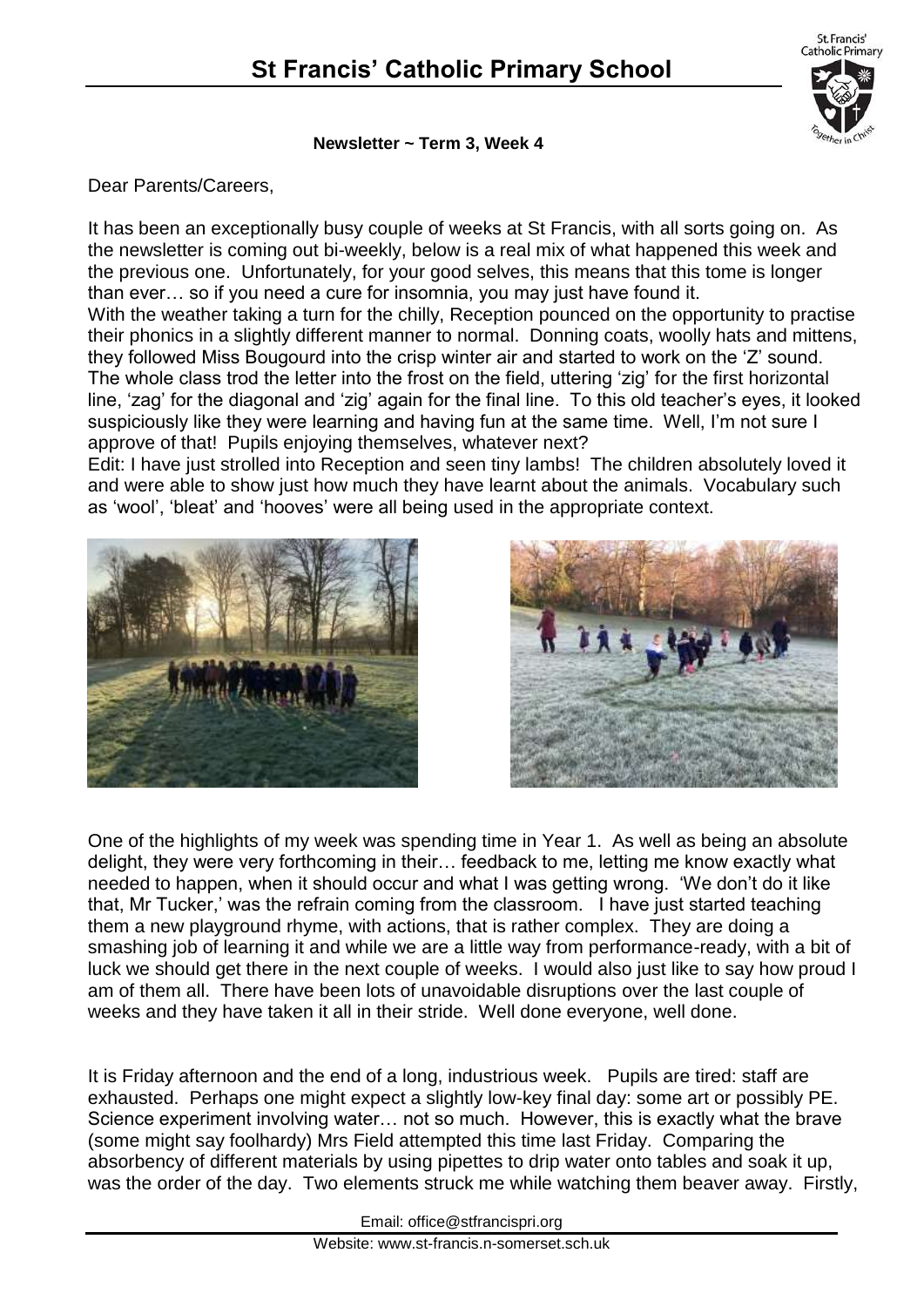St. Francis' Catholic Primary



how sensible and grown up they were because, and let us be honest here, this

had the propensity to go horribly wrong. Secondly, they really understood how to carry out the experiment appropriately. Asking them why they had to use the same amount of water each time and regulate the time each piece of paper had to soak up the water, they could all talk about the need for a fair test and having to trust their results.

Edit 2: Year 2 had a fabulous time on Tuesday afternoon, when Jethro, manservant to Samuel Peyps, came in to talk to the children about the Great Fire of London in 1666. Hopefully the photo will give you a flavour of what went on.



In a similar vein, last Monday, Year 3 spent the day in the company of Ogrod, a Stone Age man, learning all about the Neolithic age. It was a huge success with artefacts such as flint arrow heads and sabretooth tiger skulls being of particular interest, as well as the live action story telling of a boy and his wolf. Incidentally, did you know that hedgehog was eaten at this time? Without doubt, however, the highlight of the day came when they hunted down their prey with their plastic spears. Some of those children would give Tessa Sanderson a run for her money the way they propelled them towards the deer skins on the wall. Incidentally, and I have no wish to cast aspersions on anyone, only one person in the whole class missed their prey (cough, Miss Mansfield, cough).



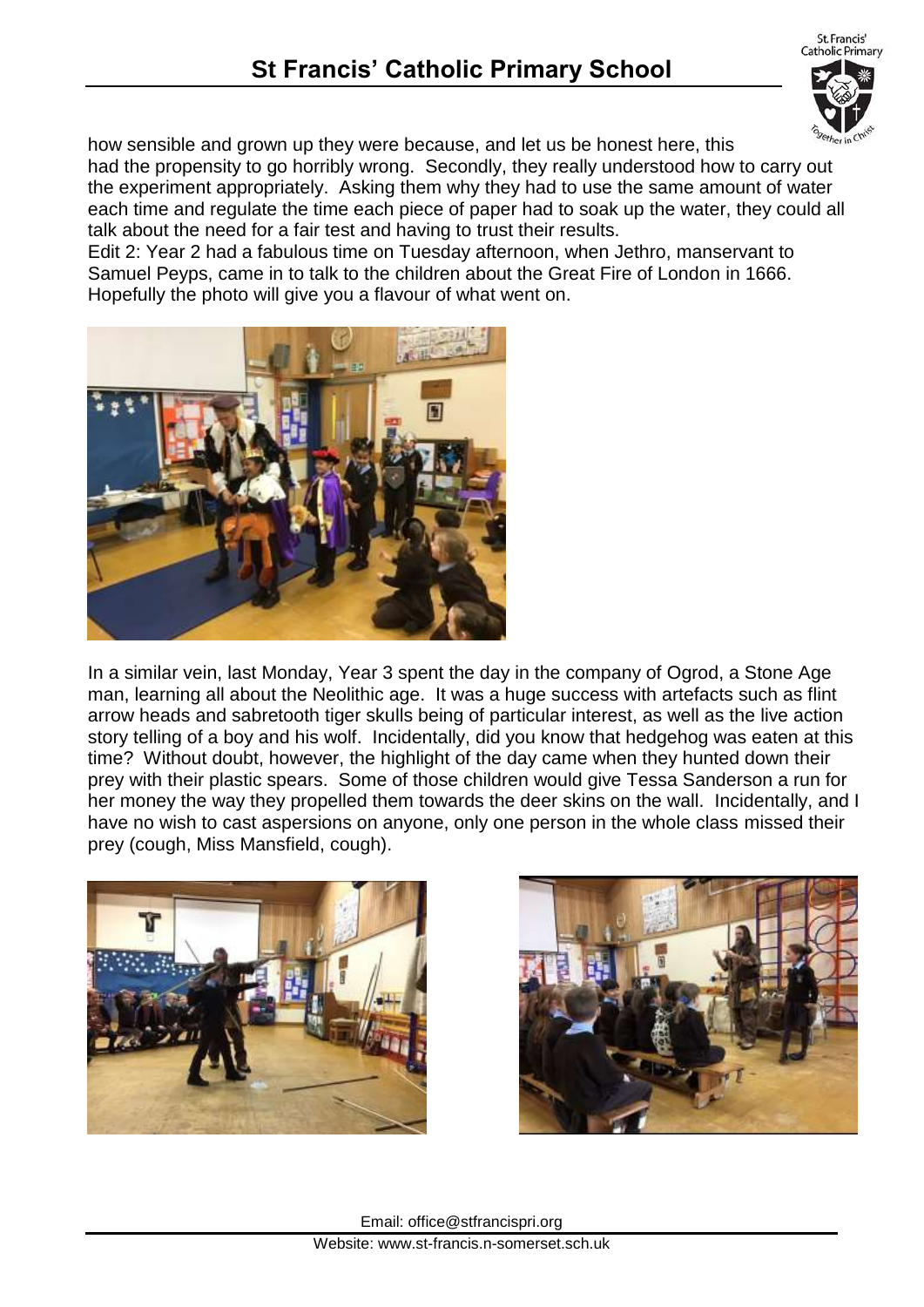St. Francis' Catholic Primary



Due to Covid, the Weston Dance Festival has not taken place for the last two years. However, with a bit of luck, Year 4 shall be taking part in it once more in late March. This is a wonderful opportunity for our children to feel the excitement of performing on a stage in front of hundreds of people; work together and rely on each other as part of a team; push themselves to learn new skills and experience the power of practice. From the sneaky peek I managed to steal, they are already looking the business, so goodness knows how polished it will be in a few months' time. The one slightly disappointing aspect? Mr Groves deferring to Sharron, our Dance Teacher, to both choreograph the piece and teach Year 4 the routine. This was a particular shame when we found out that, according to him, he is a champion break-dancer who can do the splits. A small demonstration in assembly next week sound okay to you, Mr Groves? Excellent.

Year 5 have been hard at work developing their computing skills, with a particular emphasis on coding. Using the programme 'Scratch', which allows both the code and an English translation to be seen simultaneously, they have been developing their own maths games. In this instance, they have had to create a programme which would allow them to successfully guess a mystery number with a sprite giving them clues if they got it wrong. (As Mrs Willatts said, 'They had to start from scratch on Scratch.') Personally, I can barely turn my laptop on, let alone develop a game like this. Although the lessons started off relatively simply to allow the children to bolster their confidence, Mr Howarth, their ICT teacher, is rapidly moving up through the gears, aiming to increase the level of challenge even further over the next few weeks. Any more 'challenging' and Steve Jobs is going to have some serious competition on his hands.

Happy New Year! Or as they say in Cantonese, 'Gong hei fat choy'. This week, Year 6 have been learning all about the Chinese New Year. Posing the question to them, 'So, what have you learnt?' I was faced with a tidal wave of information: it is about to be the year of the Tiger; certain foods are considered lucky, such as fish, dried fruit and sweets; scissors are kept in drawers and hair is not washed or cut during the festivities to ward off bad luck; long noodles are eaten to promote long life; money is given to children and red is worn as it is considered lucky – hence everyone looking resplendent in their red clothes today. This has culminated today in domino games, tangram puzzles and prawn cracker munching. The offer of free, tasty food was in no way the reason I spent a disproportionate amount of time in Year 6 today. No way.

Have a lovely weekend. Play safely and take care. Bath lost the rugby and Tottenham the football last weekend. If there is a repeat performance, I'll be in such a bad mood that I'm going to be forced to cancel all breaktimes next week. Let's all hope for some favourable results!

Mr Tucker

Please can we remind parents and carers to send their child in to school with a water bottle every day. Thank you

Email: office@stfrancispri.org